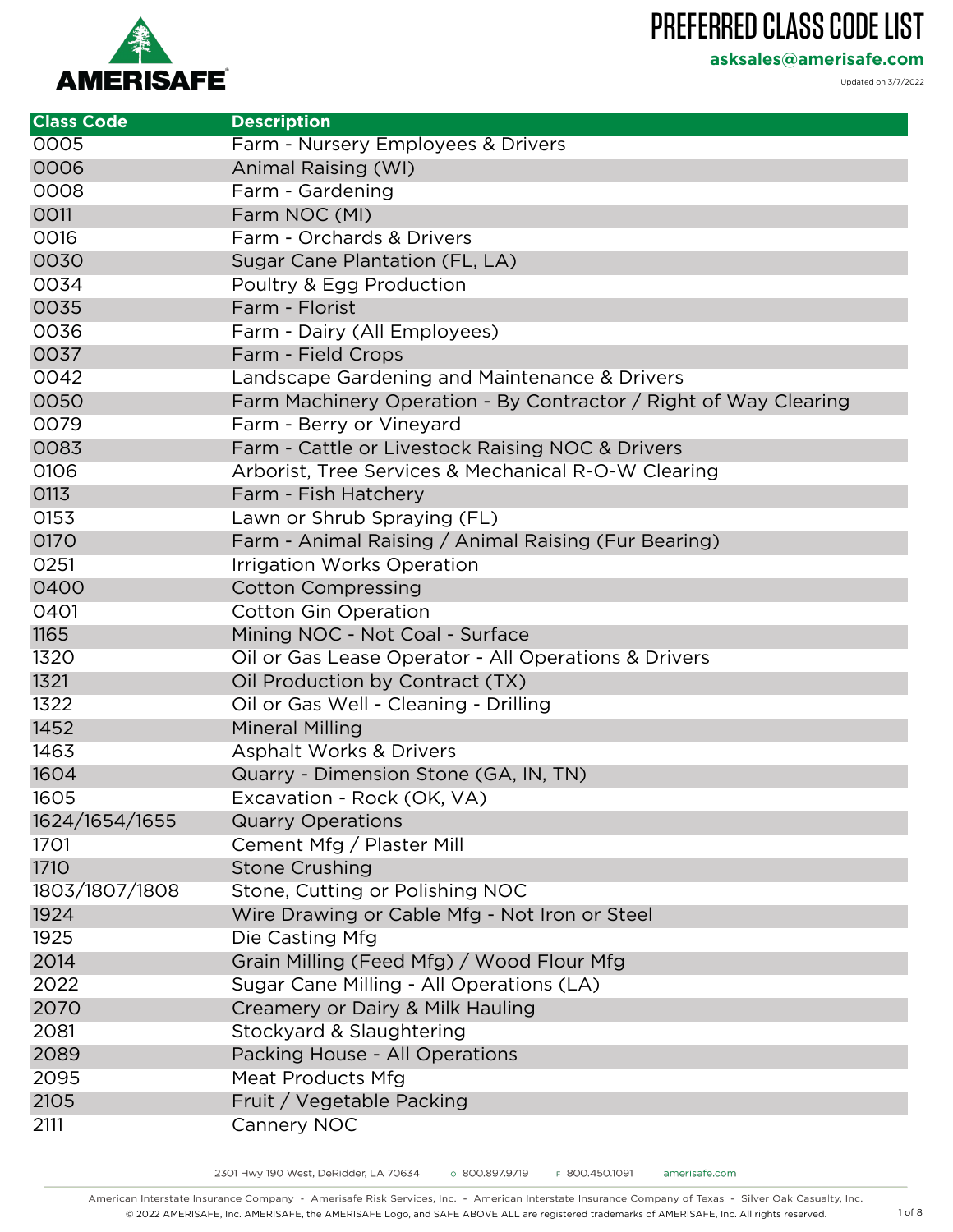

**asksales@amerisafe.com**

| 2121           | <b>Brewery</b>                                                             |
|----------------|----------------------------------------------------------------------------|
| 2130           | Spirituous Liquor Distillery                                               |
| 2143           | Fruit Juice Mfg / Winery                                                   |
| 2157           | Bottling / Carbonated Beverage Mfg - NOC                                   |
| 2570           | Mattress or Box Spring Mfg                                                 |
| 2710           | Sawmills                                                                   |
| 2714           | Veneer Mfg                                                                 |
| 2731           | Planning or Molding Mill                                                   |
| 2735           | Furniture / Pencil (Wood) Stock Mfg                                        |
| 2740/2741/2741 | Cooperage/Barrel Mfg                                                       |
| 2759           | Pallet, Box or Box Shook Mfg, Wooden / Skid Mfg - Wood                     |
| 2790           | Wood Carving - By Hand or Machine                                          |
| 2797           | Mobile or Trailer Home Mfg                                                 |
| 2802           | Truss, Door, Sash, Fence Mfg                                               |
| 2804           | Casket or Coffin Mfg or Assembly - (AL, MS, OK)                            |
| 2812           | <b>Cabinet Works</b>                                                       |
| 2841           | Wood Turned Products Mfg NOC                                               |
| 2881           | Furniture Assembly- Wood-From Manufactured Parts                           |
| 2883           | Furniture Mfg, Wood, NOC                                                   |
| 2915           | Veneer Products Mfg / Plywood Mfg                                          |
| 2916           | Plywood Mfg / Veneer Products Mfg, No Veneer Mfg                           |
| 2960           | Wood Preserving & Drivers / Prefabricated Log House or Cabin Mfg           |
| 3004           | Iron or Steel - Mfg, Steelmaking - Rolling Mill                            |
| 3018           | Iron or Steel - Mfg, Rolling Mill                                          |
| 3022           | Pipe or Tube Mfg NOC                                                       |
| 3027           | Pipe or Tube Mfg - Lead                                                    |
| 3028           | Pipe or Tube Mfg - Iron or Steel, NOT Cast Iron                            |
| 3030           | Iron or Steel - Fabrication - Iron or Steel Works - Shop, Structural       |
| 3040           | Iron or Steel - Fabrication - Iron Works - Shop, Ornamental                |
|                | Iron or Steel - Fabrication - Iron Works - Shop - Decorative or Artistic & |
| 3041           | Foundries                                                                  |
| 3042           | Elevator or Escalator Mfg                                                  |
| 3064           | Sign Mfg - Metal or Neon                                                   |
| 3066           | Sheet Metal Work - Shop - Door, Door Frame or Sash Mfg                     |
| 3069/3076      | Sheet Metal Products Mfg                                                   |
| 3075           | Door, Door Frame or Sash Mfg - Wood / Metal Covered (MA)                   |
| 3081           | Foundry - Ferrous                                                          |
| 3082           | Car Wheel Mfg - Railroad - Foundry - Steel Castings                        |
| 3085           | Foundry - Non-Ferrous                                                      |
| 3086           | Foundry - Malleable Iron (WI)                                              |
| 3110           | Tool Mfg-Drop / Machine Forged NOC- Forging                                |
| 3111           | Blacksmith / Pipe Bending & Cutting                                        |
| 3113           | Tool Mfg - Not Drop or Machined Forged - NOC                               |
| 3114/3126      | Tool Mfg-Drop / Machine Forged, NOC                                        |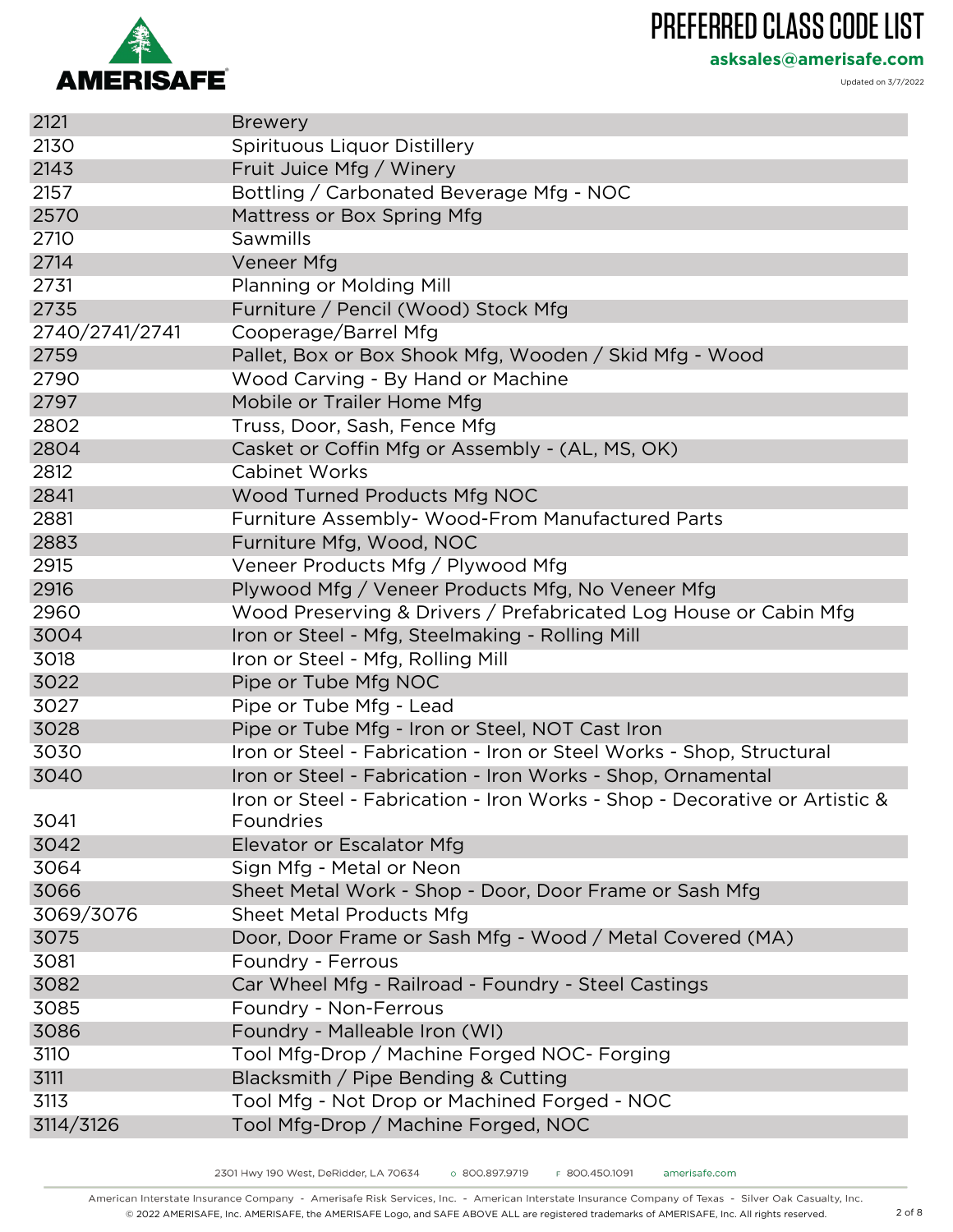

**asksales@amerisafe.com**

Updated on 3/7/2022

| 3118           | Saw Mfg                                                                                            |
|----------------|----------------------------------------------------------------------------------------------------|
| 3122           | Cutlery / Pen Point Mfg                                                                            |
| 3132/3145      | Nut, Bolt Screw Mfg                                                                                |
| 3146           | Hardware Mfg NOC                                                                                   |
| 3188           | Plumbers' Supplies Mfg, NOC                                                                        |
| 3240/3241/3257 | Cable or Wire Goods Mfg                                                                            |
| 3303           | Automobile Bumper - Straightening & repair                                                         |
| 3307           | <b>Heat Treating-Metal</b>                                                                         |
| 3365           | <b>Welding or Cutting</b>                                                                          |
| 3372           | Automobile Bumper - Straightening & Repair (MA)                                                    |
| 3373           | Galvanizing or Tinning, Not Electrolytic                                                           |
| 3400           | Metal Stamped Good Mfg, NOC                                                                        |
| 3507           | Construction or Agricultural Machinery Mfg                                                         |
| 3612           | Hydraulic or Pneumatic Device / Pump Mfg                                                           |
| 3620           | Tank Building-Metal - Ship Building Iron or Steel/ Boilermaking                                    |
| 3629           | <b>Precision Machined Parts Mfg</b>                                                                |
| 3632           | <b>Automotive Machine Shop</b>                                                                     |
| 3634           | Valve Mfg                                                                                          |
| 3635/3638      | Gear or Ball Bearing Mfg                                                                           |
| 3643           | Electric Motor Mfg or Repair                                                                       |
| 3719           | Oil Still Erector or Repair                                                                        |
| 3724           | Machinery or Equipment Erection or Repair NOC & Drivers                                            |
| 3726           | Tank Erection, Boiler Installation or Repair                                                       |
| 3803/3807/3808 | Automobile Parts Manufacturing                                                                     |
| 3821           | Automobile Dismantling                                                                             |
| 3822/3824      | Automobile, Bus, Truck or Trailer Body Mfg                                                         |
| 3881           | Car Mfg - Railroad & Drivers                                                                       |
| 4000           | Sand, Gravel, Shale, or Clay Digging                                                               |
| 4021           | Brick, Clay, or Concrete Products Manufacturing, NOC                                               |
| 4034           | <b>Concrete Products Manufacturing</b>                                                             |
| 4452/4459      | Plastics Mfg                                                                                       |
| 4484           | Plastics Mfg - Molded Products NOC                                                                 |
| 4557           | Plastics Mfg - Molded Products NOC                                                                 |
| 5020           | Ceiling Installation / Suspended Acoustical Grid Type                                              |
| 5022           | Masonry NOC                                                                                        |
| 5037           | Painting - Metal Structures, Over Two Stories In Height                                            |
| 5040           | Iron/Steel Erection - 1 or 2 Story Frame Including Dwellings                                       |
| 5057           | Iron or Steel - Erection NOC / Wrecking Bldg or Structures - Not Marine -<br><b>All Operations</b> |
| 5059           | Commercial - Iron or Steel - Erection - Frame Construction Not Over<br>Two Stories In Height       |
| 5067           | Bridge Building - Metal (MO, VA)                                                                   |
| 5069           | Iron or Steel - Erection - Construction Of Dwellings Not Over Two<br>Stories In Height             |

American Interstate Insurance Company - Amerisafe Risk Services, Inc. - American Interstate Insurance Company of Texas - Silver Oak Casualty, Inc. © 2022 AMERISAFE, Inc. AMERISAFE, the AMERISAFE Logo, and SAFE ABOVE ALL are registered trademarks of AMERISAFE, Inc. All rights reserved. 3 of 8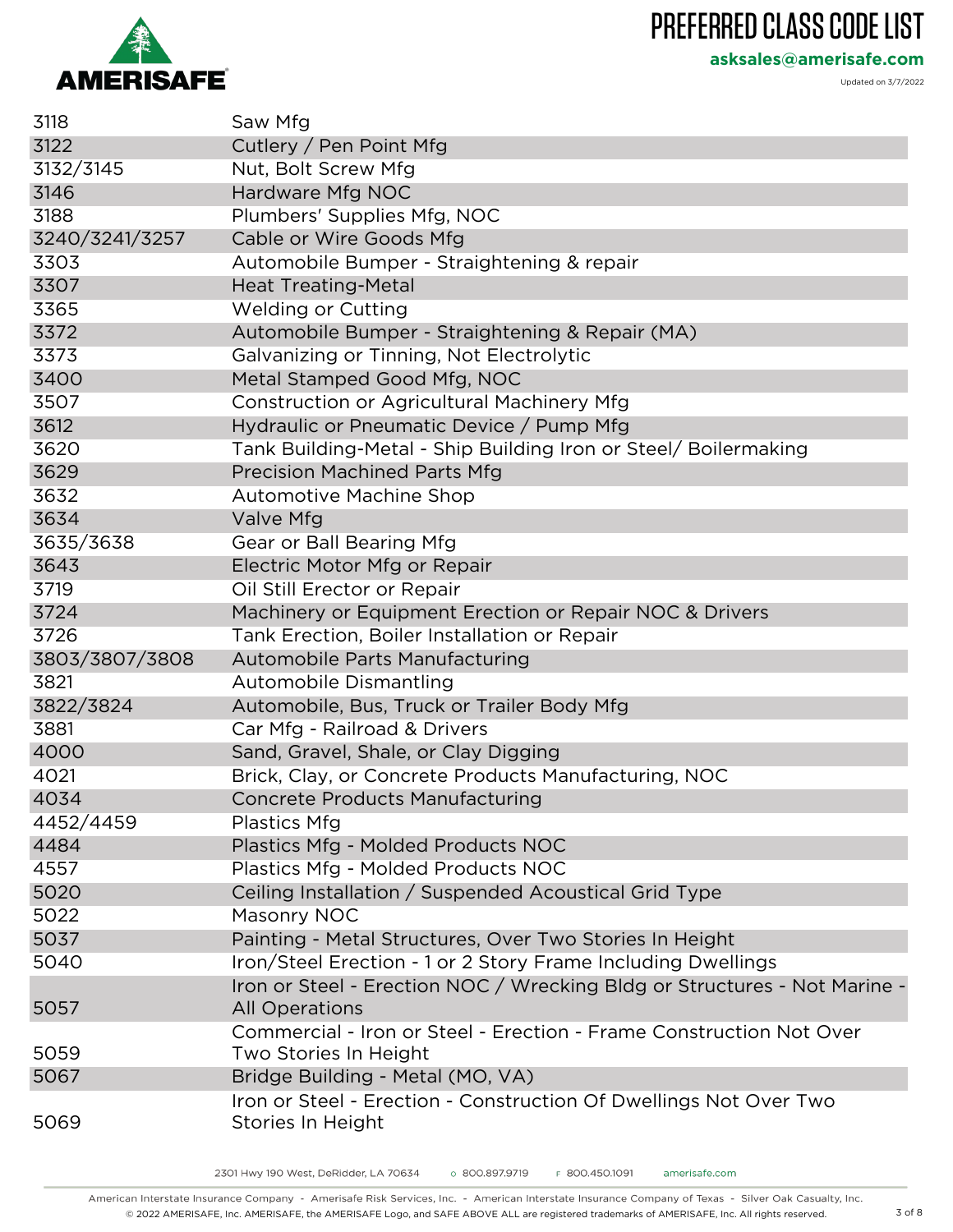

**asksales@amerisafe.com**

| 5086             | Sheet Metal (WI)                                                   |
|------------------|--------------------------------------------------------------------|
| 5102             | Door, Door Frame or Sash Erection - Metal or Metal Covered         |
| 5146             | Furniture or Fixtures Installation - Portable - NOC                |
| 5160             | Elevator Erection or Repair                                        |
| 5183             | Plumbing NOC & Drivers                                             |
| 5184             | Asbestos Contractor (WI)                                           |
| 5188             | Automatic Sprinkler Installation                                   |
| 5190             | Electrical Wiring - Within Buildings                               |
| 5192             | Vending Machine Installation, Service, Repair & Drivers            |
| 5211             | Bridge Construction - All Operations (WI)                          |
| 5213             | <b>Concrete Construction NOC</b>                                   |
| 5215             | Concrete Work - Incidental to Construction of Private Residence    |
| 5221             | Parking Lot Paving / Repaving Floors, Drives, Yards, Walks         |
| 5222             | Concrete Construction - Bridges & Culverts                         |
| 5223             | Swimming Pool Construction - Not Iron or Steel                     |
| 5348             | Stone, Mosaic or Terrazzo or Ceramic Tile Work - Inside            |
| 5402             | <b>Hothouse Erection</b>                                           |
| 5403             | Carpentry NOC                                                      |
| 5437             | Carpentry - Cabinet Work                                           |
| 5443             | Installation Of Locks / Lathing                                    |
| 5445             | <b>Wallboard Sheetrock Installation</b>                            |
| 5462             | Glazier-Away From Shop & Drivers                                   |
| 5469             | Cleaning or Renovating Building Exteriors (WI)                     |
| 5472             | Asbestos Abatement Contractor                                      |
|                  | Asbestos Abatement Contractor - Pipe & Boiler Work Exclusively &   |
| 5473             | <b>Drivers</b>                                                     |
| 5474             | Painting or Paperhanging                                           |
| 5478             | Carpet, Linoleum, Vinyl, Asphalt or Rubber Floor Tile Installation |
| 5479             | <b>Insulation Work NOC &amp; Drivers</b>                           |
| 5480             | Plastering NOC                                                     |
| 5491             | Paper Hanging                                                      |
| 5505/5506/5507/5 |                                                                    |
| 508/5515/5516    | All Street or Road Construction                                    |
| 5535/5538        | <b>Sheet Metal Work</b>                                            |
| 5537             | Heating And Air Conditioning Duct Work - Shop & Outside            |
| 5539             | Metal Building Erection - Prefabricated (TN, IL)                   |
| 5551/5545        | Roofing - All Kinds                                                |
| 5606             | General Contractor - Executive Supervisor                          |
| 5610             | Cleaners - Debris Removal                                          |
| 5611             | Street or Road Construction or Maintenance                         |
| 5645             | Carpentry - Detached One or Two Family Dwellings                   |
| 5651             | Carpentry - Dwellings - Three Stories or Less                      |
| 5703             | <b>Building Raising or Moving</b>                                  |
| 5705             | Salvage Operations - No Wrecking or Structural Operations          |
|                  |                                                                    |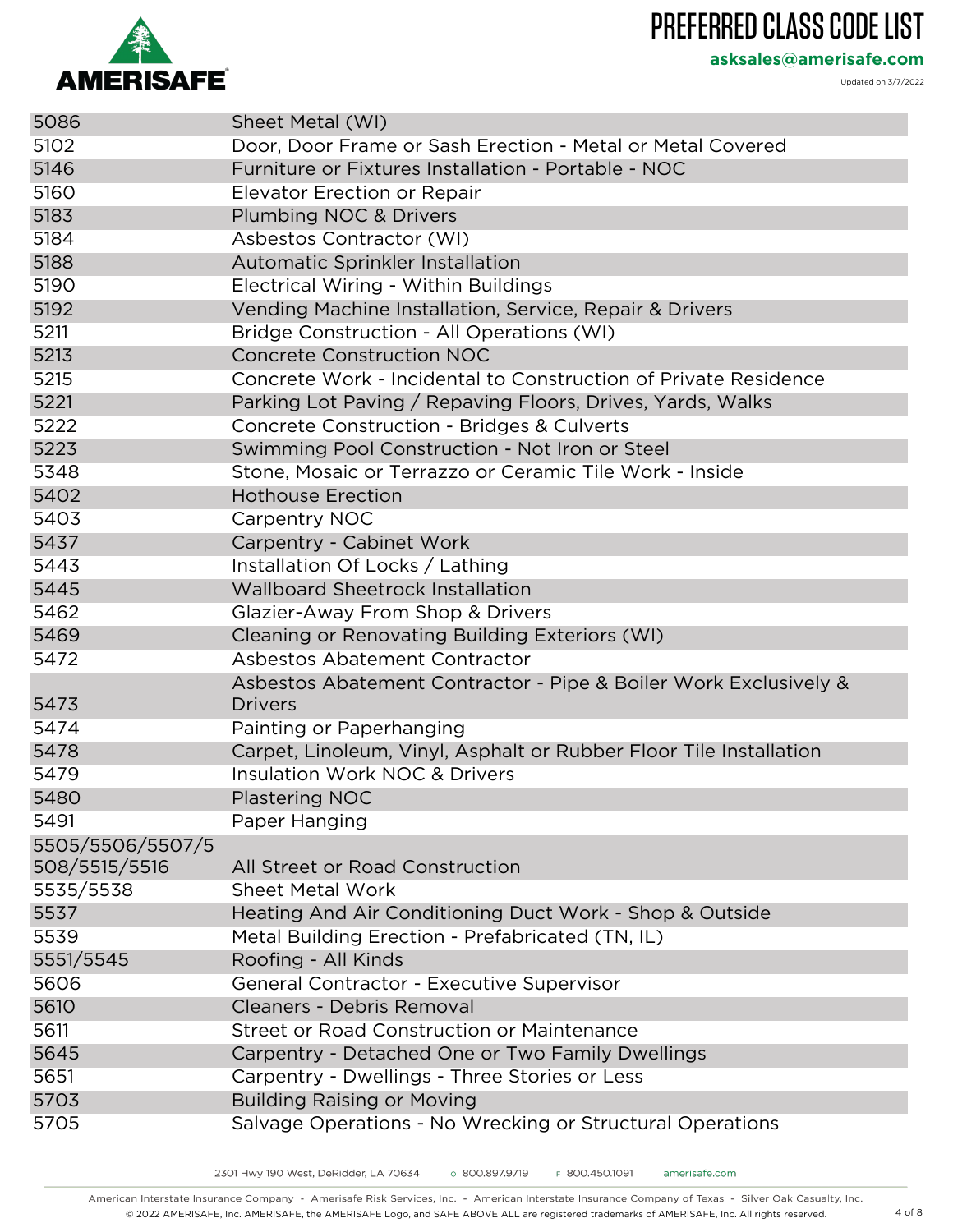

**asksales@amerisafe.com**

| 6002/6017/6018 | Dam or Lock Construction All Operations                                         |
|----------------|---------------------------------------------------------------------------------|
| 6003/6004      | Pile Driving                                                                    |
| 6005           | Jetty, Breakwater, Dike or Revetment Construction (all operations)              |
| 6006F          | Deck or Breakwater Construction                                                 |
| 6045           | Levee, Dam or Lock Construction - Concrete Work, All Operations                 |
| 6204           | Well Drilling - Water & Drivers                                                 |
| 6205           | Sulphur Producing - All Employees (LA)                                          |
| 6206           | Oil or Gas Well - Acidizing, Cementing                                          |
| 6213           | Oil or Gas Well - Specialty Tool Operation NOC, By Contractor, All<br>Employees |
| 6214           | Oil or Gas Well - Perforating Of Casing - All Employees                         |
| 6215           | Drilling - Lead or Zinc Prospect (OK)                                           |
| 6216           | Oil / Gas Lease Work - NOC-Natural Gas - By Contractor                          |
| 6217           | Excavating / Grading                                                            |
| 6229           | Irrigation or Drainage System Construction                                      |
| 6233           | Oil or Gas Pipeline Construction                                                |
| 6236           | Oil or Gas Well - Installing or Recovery Of Casing                              |
| 6237           | Oil or Gas Well - Instrument Logging or Survey Work                             |
| 6252           | Caisson Work - All Operations To Completion                                     |
| 6306           | Sewer Construction - All Operations                                             |
| 6319/6325      | Gas / Water / Steam Mains or Connections Construction                           |
| 6326           | Telephone or Electric Conduit Laying (WI)                                       |
| 6400           | Fence Erection - All Types                                                      |
| 6702           | <b>Railroad Construction</b>                                                    |
| 6801           | Boatbuilding - Wood - NOC - Act                                                 |
| 6811           | Boatbuilding - Wood - NOC - Act                                                 |
| 6823/6824/6825 | Boat or Shipbuilding and Repair - US Act                                        |
| 6826/6836      | Marina - US Act / State Act                                                     |
| 6827/6828      | Ship or Boatbuilding Act                                                        |
| 6834/6835      | Boatbuilding or Repair - Fiberglass Act                                         |
| 6838           | Boatbuilding or Repair - Fiberglass Only - State Act                            |
| 6843/6845/6846 | Shipbuilding                                                                    |
| 6854           | Shipbuilding - Iron or Steel - NOC - State Act                                  |
| 6872           | Ship Cleaning / Ship Repair Conversion - All Operations US Act                  |
| 6873/6876      | Diving (LA)                                                                     |
| 6874           | Painting - Ship Hulls / Ship Scaling - US Act                                   |
| 6882           | Ship Cleaning / Ship Repair Conversion - All Operations - State Act             |
| 6884           | Painting - Ship Hulls / Ship Scaling - US Act                                   |
| 7016M          | Vessels - Program I NOC (N/A - MA, CA, NJ)                                      |
| 7024M          | Vessels - Program II - State Act Benefits NOC (N/A - MA, CA, NJ)                |
| 7038M          | Boat Livery - Boats Under 15 Tons Program I (N/A - CA)                          |
| 7046M          | Vessels - Not Self-Propelled Program I (N/A - CA)                               |
| 7047M          | Vessels - NOC Program II-USL Act Benefits (N/A - CA, MA, NJ, WI)                |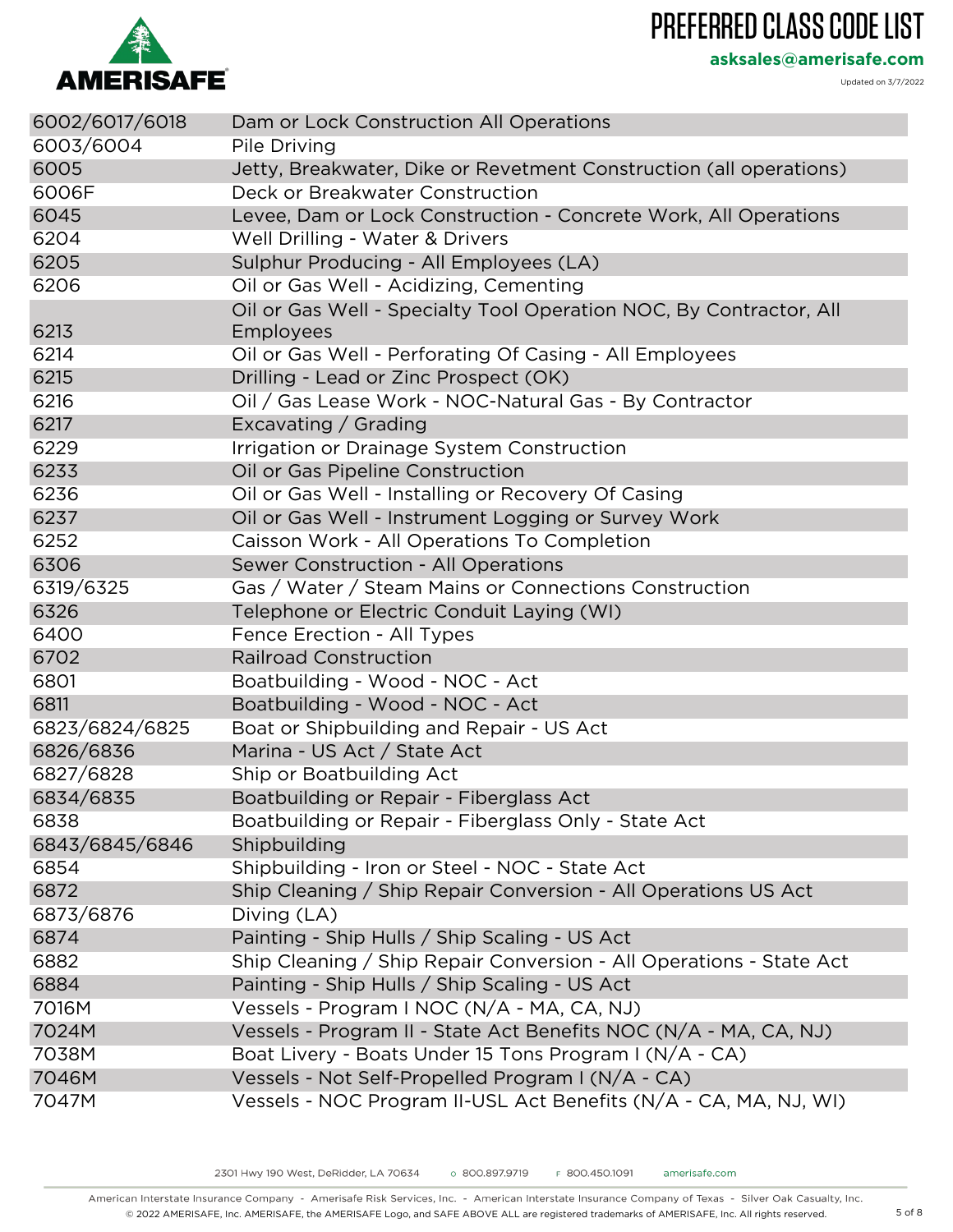# **AMERISAFE**

#### PREFERRED CLASS CODE LIST

**asksales@amerisafe.com**

| 7050M | Boat Livery - Boats Under 15 Tons Program II - USL Act Benefits (N/A -<br>CA, MA, NJ, WI)        |
|-------|--------------------------------------------------------------------------------------------------|
| 7090M | Boat Livery - Boats Under 15 Tons Program II - State Act Benefits (N/A -<br>NJ)                  |
|       |                                                                                                  |
| 7098M | Vessels - Not Self-Propelled Program II - State Act Benefits (N/A - CA)                          |
| 7099M | Vessels - Not Self - Propelled Program II - USL Act Benefits (N/A - CA,<br>MA, NJ, WI)           |
| 7201  | Livery or Boarding Stable - Not Sales Stables (FL)                                               |
| 7219  | Trucking NOC - Tow Trucks (not including Repo Work) - Suspended<br>Scaffold Installation, Repair |
| 7222  | Trucking - Oil Field Equipment, All Employees - Tow Trucks (not<br>including Repo Work)          |
| 7223  | Trucking - Tow Trucks (not including Repo Work) (LA)                                             |
|       |                                                                                                  |
| 7228  | Trucking - Local Hauling Only - Tow Trucks (not including Repo Work)                             |
| 7229  | Trucking - Long Distance Hauling - Tow Trucks (not including Repo<br>Work)                       |
| 7230  | Trucking - Palletized Freight Only                                                               |
| 7232  | Trucking - Mail, Parcel or Package Delivery under contract.                                      |
| 7309  | <b>Stevedoring NOC</b>                                                                           |
| 7313  | Coal / Ore Dock Operations & Stevedoring                                                         |
| 7317F | Stevedoring By Hand or Hand Trucks Exclusively                                                   |
| 7327  | Stevedoring - Containerized Freight                                                              |
| 7333M | Dredging - All Types Program I (N/A - CA, MA, NJ)                                                |
|       |                                                                                                  |
| 7335M | Dredging - All Types Program II - State Act Benefits (N/A - CA, MA, NJ)                          |
| 7337M | Dredging - All Types Program II - USL Act Benefits (N/A - CA, MA, NJ,<br>WI)                     |
| 7350  | Freight Handling NOC - US Act                                                                    |
| 7360  | Freight Handling NOC - State Act                                                                 |
| 7380  | Drivers NOC                                                                                      |
| 7390  | Beer or Ale / Wine Dealer - Wholesale & Driver                                                   |
| 7394M | Diving - Marine Program I (N/A - CA,MA)                                                          |
| 7395M | Diving - Marine Program II - State Act Benefits (N/A - CA, MA)                                   |
| 7398M | Diving - Marine Program II - USL Act Benefits (N/A - CA, MA, NJ, WI)                             |
| 7500  | Gas Company - Gas Works & Sales                                                                  |
| 7515  | <b>Gas Pipeline Operations</b>                                                                   |
| 7520  | Waterworks Operation - Not Municipally Operated                                                  |
| 7538  | Electric Light or Power Line Construction & Drivers                                              |
| 7590  | Garbage Works - Commercial Bulk, Non-Residential                                                 |
| 7600  | Telephone Cable Laying - Specialist Contractor                                                   |
| 7601  | Telephone or Cable TV Line Install - Overhead                                                    |
| 7602  | Telecommunications Contractor - Initial Line Construction & Drivers                              |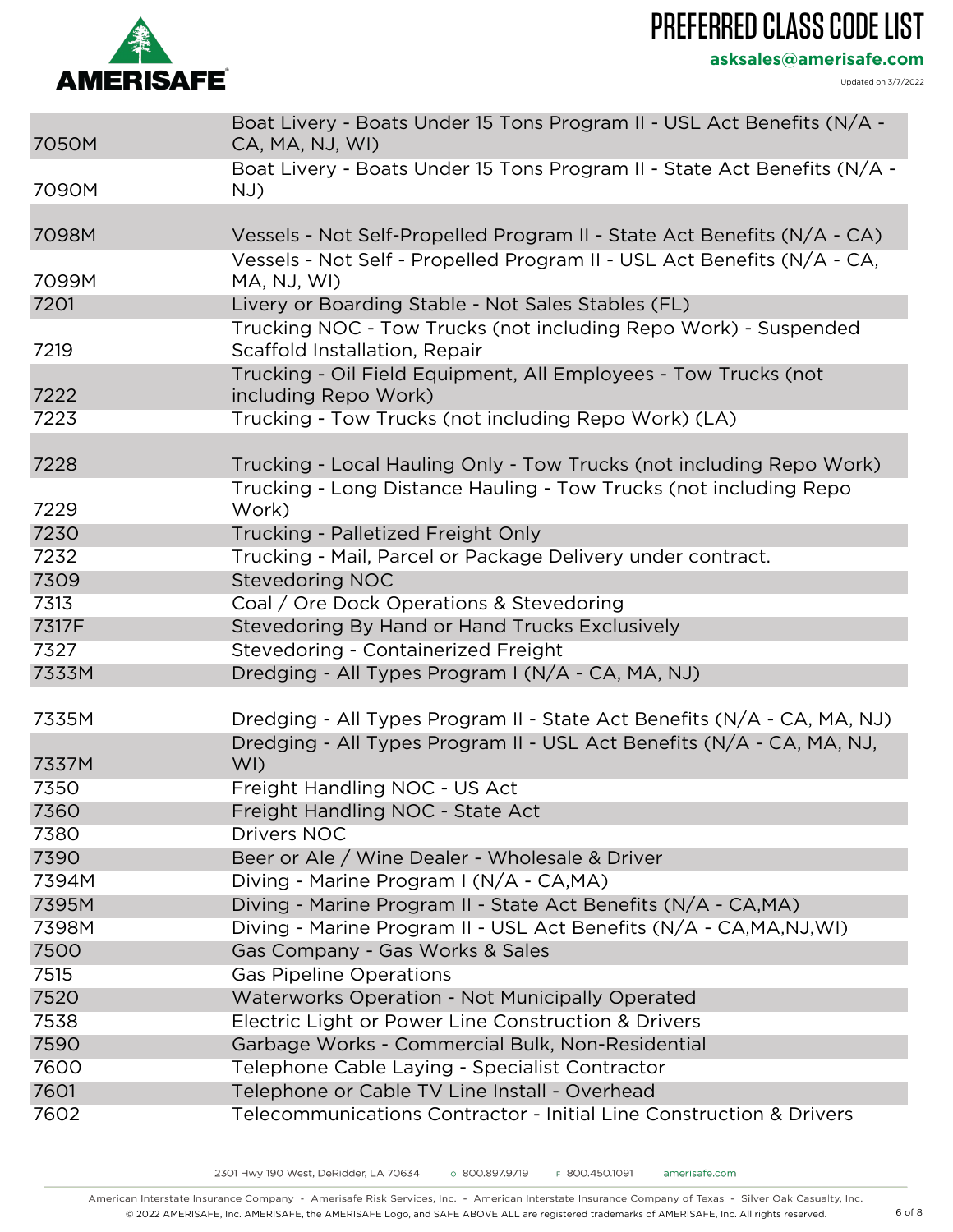

**asksales@amerisafe.com**

Updated on 3/7/2022

| Burglar Alarm Installation or Repair / Telephone or Cable TV Line<br>7605<br>(Inside)<br>7611<br>Telephone / Cable TV Line Install - Contractors - Underground<br>7612<br>Telephone / Cable TV Line Install - Contractors - Overhead<br>Telephone or Cable TV Line Installation - Contractors, Service Line And<br>7613<br>Connections<br>7855<br><b>Railroad Construction</b><br>8021<br>Store - Meat, Fish or Poultry Dealer - Wholesale<br>8102<br><b>Seed Merchant</b><br>8106<br>Iron or Steel Merchant<br>8107<br>Machinery Dealer NOC - Store or Yard<br>8111<br>Plumbers' Supplies Dealer<br>8113<br>Pipe Reconditioning - Oil<br>8116<br>Farm Machinery Dealer<br>Bldg Material Yard & Local / Oil - Gas Well Supplies & Equip. Dealer<br>8204<br>(Used)<br><b>Vegetables Packing</b><br>8209<br>8215<br>Feed, Fertilizer, Hay or Grain Dealer - No Mfg<br>8227<br>Construction or Erection Permanent Yard (Not as Governing Class Code)<br>8232<br>Lumberyard Wholesale Only / Redi-Mix Concrete & Drivers<br>8234<br><b>Wood Preserving</b> |
|--------------------------------------------------------------------------------------------------------------------------------------------------------------------------------------------------------------------------------------------------------------------------------------------------------------------------------------------------------------------------------------------------------------------------------------------------------------------------------------------------------------------------------------------------------------------------------------------------------------------------------------------------------------------------------------------------------------------------------------------------------------------------------------------------------------------------------------------------------------------------------------------------------------------------------------------------------------------------------------------------------------------------------------------------------|
|                                                                                                                                                                                                                                                                                                                                                                                                                                                                                                                                                                                                                                                                                                                                                                                                                                                                                                                                                                                                                                                        |
|                                                                                                                                                                                                                                                                                                                                                                                                                                                                                                                                                                                                                                                                                                                                                                                                                                                                                                                                                                                                                                                        |
|                                                                                                                                                                                                                                                                                                                                                                                                                                                                                                                                                                                                                                                                                                                                                                                                                                                                                                                                                                                                                                                        |
|                                                                                                                                                                                                                                                                                                                                                                                                                                                                                                                                                                                                                                                                                                                                                                                                                                                                                                                                                                                                                                                        |
|                                                                                                                                                                                                                                                                                                                                                                                                                                                                                                                                                                                                                                                                                                                                                                                                                                                                                                                                                                                                                                                        |
|                                                                                                                                                                                                                                                                                                                                                                                                                                                                                                                                                                                                                                                                                                                                                                                                                                                                                                                                                                                                                                                        |
|                                                                                                                                                                                                                                                                                                                                                                                                                                                                                                                                                                                                                                                                                                                                                                                                                                                                                                                                                                                                                                                        |
|                                                                                                                                                                                                                                                                                                                                                                                                                                                                                                                                                                                                                                                                                                                                                                                                                                                                                                                                                                                                                                                        |
|                                                                                                                                                                                                                                                                                                                                                                                                                                                                                                                                                                                                                                                                                                                                                                                                                                                                                                                                                                                                                                                        |
|                                                                                                                                                                                                                                                                                                                                                                                                                                                                                                                                                                                                                                                                                                                                                                                                                                                                                                                                                                                                                                                        |
|                                                                                                                                                                                                                                                                                                                                                                                                                                                                                                                                                                                                                                                                                                                                                                                                                                                                                                                                                                                                                                                        |
|                                                                                                                                                                                                                                                                                                                                                                                                                                                                                                                                                                                                                                                                                                                                                                                                                                                                                                                                                                                                                                                        |
|                                                                                                                                                                                                                                                                                                                                                                                                                                                                                                                                                                                                                                                                                                                                                                                                                                                                                                                                                                                                                                                        |
|                                                                                                                                                                                                                                                                                                                                                                                                                                                                                                                                                                                                                                                                                                                                                                                                                                                                                                                                                                                                                                                        |
|                                                                                                                                                                                                                                                                                                                                                                                                                                                                                                                                                                                                                                                                                                                                                                                                                                                                                                                                                                                                                                                        |
|                                                                                                                                                                                                                                                                                                                                                                                                                                                                                                                                                                                                                                                                                                                                                                                                                                                                                                                                                                                                                                                        |
|                                                                                                                                                                                                                                                                                                                                                                                                                                                                                                                                                                                                                                                                                                                                                                                                                                                                                                                                                                                                                                                        |
|                                                                                                                                                                                                                                                                                                                                                                                                                                                                                                                                                                                                                                                                                                                                                                                                                                                                                                                                                                                                                                                        |
|                                                                                                                                                                                                                                                                                                                                                                                                                                                                                                                                                                                                                                                                                                                                                                                                                                                                                                                                                                                                                                                        |
|                                                                                                                                                                                                                                                                                                                                                                                                                                                                                                                                                                                                                                                                                                                                                                                                                                                                                                                                                                                                                                                        |
| 8235<br>Sash, Door or Assembled Millwork Dealer & Drivers                                                                                                                                                                                                                                                                                                                                                                                                                                                                                                                                                                                                                                                                                                                                                                                                                                                                                                                                                                                              |
| 8236<br>Ready Mixed Concrete Dealer (NC)                                                                                                                                                                                                                                                                                                                                                                                                                                                                                                                                                                                                                                                                                                                                                                                                                                                                                                                                                                                                               |
| 8263<br>Smelting of Soft Scrap Metal By Scrap Metal Dealer                                                                                                                                                                                                                                                                                                                                                                                                                                                                                                                                                                                                                                                                                                                                                                                                                                                                                                                                                                                             |
| 8265<br>Iron or Steel Scrap Dealer                                                                                                                                                                                                                                                                                                                                                                                                                                                                                                                                                                                                                                                                                                                                                                                                                                                                                                                                                                                                                     |
| 8279<br>Stable or Breeding Farm / Kennel & Drivers                                                                                                                                                                                                                                                                                                                                                                                                                                                                                                                                                                                                                                                                                                                                                                                                                                                                                                                                                                                                     |
| 8288<br>Livestock Dealer or Commission Merchant & Salespersons                                                                                                                                                                                                                                                                                                                                                                                                                                                                                                                                                                                                                                                                                                                                                                                                                                                                                                                                                                                         |
| 8295<br>Cotton Merchant / Storage                                                                                                                                                                                                                                                                                                                                                                                                                                                                                                                                                                                                                                                                                                                                                                                                                                                                                                                                                                                                                      |
| 8304<br><b>Grain Elevator Operation</b>                                                                                                                                                                                                                                                                                                                                                                                                                                                                                                                                                                                                                                                                                                                                                                                                                                                                                                                                                                                                                |
| 8350/8353<br>Gasoline Dealer                                                                                                                                                                                                                                                                                                                                                                                                                                                                                                                                                                                                                                                                                                                                                                                                                                                                                                                                                                                                                           |
| 8380<br>Auto Service or Repair Center & Drivers                                                                                                                                                                                                                                                                                                                                                                                                                                                                                                                                                                                                                                                                                                                                                                                                                                                                                                                                                                                                        |
| Auto or Truck Service Stations - All Employees (HI, LA, MO, NC, NJ, OK,                                                                                                                                                                                                                                                                                                                                                                                                                                                                                                                                                                                                                                                                                                                                                                                                                                                                                                                                                                                |
| 8387<br>RI, WI)                                                                                                                                                                                                                                                                                                                                                                                                                                                                                                                                                                                                                                                                                                                                                                                                                                                                                                                                                                                                                                        |
| Auto or Truck Repair Shops or Garages - No Retail (CA)<br>8389                                                                                                                                                                                                                                                                                                                                                                                                                                                                                                                                                                                                                                                                                                                                                                                                                                                                                                                                                                                         |
| 8393<br>Automobile Body Repair                                                                                                                                                                                                                                                                                                                                                                                                                                                                                                                                                                                                                                                                                                                                                                                                                                                                                                                                                                                                                         |
| Auto or Truck Dealers - Employees Other Than Salespersons (CA, LA,                                                                                                                                                                                                                                                                                                                                                                                                                                                                                                                                                                                                                                                                                                                                                                                                                                                                                                                                                                                     |
| 8391<br>MO, OK, RI, WI)                                                                                                                                                                                                                                                                                                                                                                                                                                                                                                                                                                                                                                                                                                                                                                                                                                                                                                                                                                                                                                |
| 8397<br>Automobile Garage or Repair Shop (NJ,CA)                                                                                                                                                                                                                                                                                                                                                                                                                                                                                                                                                                                                                                                                                                                                                                                                                                                                                                                                                                                                       |
| 8399<br>Truck or Trailer Body Repair (AL)                                                                                                                                                                                                                                                                                                                                                                                                                                                                                                                                                                                                                                                                                                                                                                                                                                                                                                                                                                                                              |
| 8500<br><b>Metal Scrap Dealers</b>                                                                                                                                                                                                                                                                                                                                                                                                                                                                                                                                                                                                                                                                                                                                                                                                                                                                                                                                                                                                                     |
| 8606/8607<br>Geophysical Exploration - Seismic                                                                                                                                                                                                                                                                                                                                                                                                                                                                                                                                                                                                                                                                                                                                                                                                                                                                                                                                                                                                         |
| 8709<br>Stevedoring - Talliers, Check Clerks - US Act                                                                                                                                                                                                                                                                                                                                                                                                                                                                                                                                                                                                                                                                                                                                                                                                                                                                                                                                                                                                  |
| 8719<br>Stevedoring                                                                                                                                                                                                                                                                                                                                                                                                                                                                                                                                                                                                                                                                                                                                                                                                                                                                                                                                                                                                                                    |

American Interstate Insurance Company - Amerisafe Risk Services, Inc. - American Interstate Insurance Company of Texas - Silver Oak Casualty, Inc. © 2022 AMERISAFE, Inc. AMERISAFE, the AMERISAFE Logo, and SAFE ABOVE ALL are registered trademarks of AMERISAFE, Inc. All rights reserved. 7 of 8